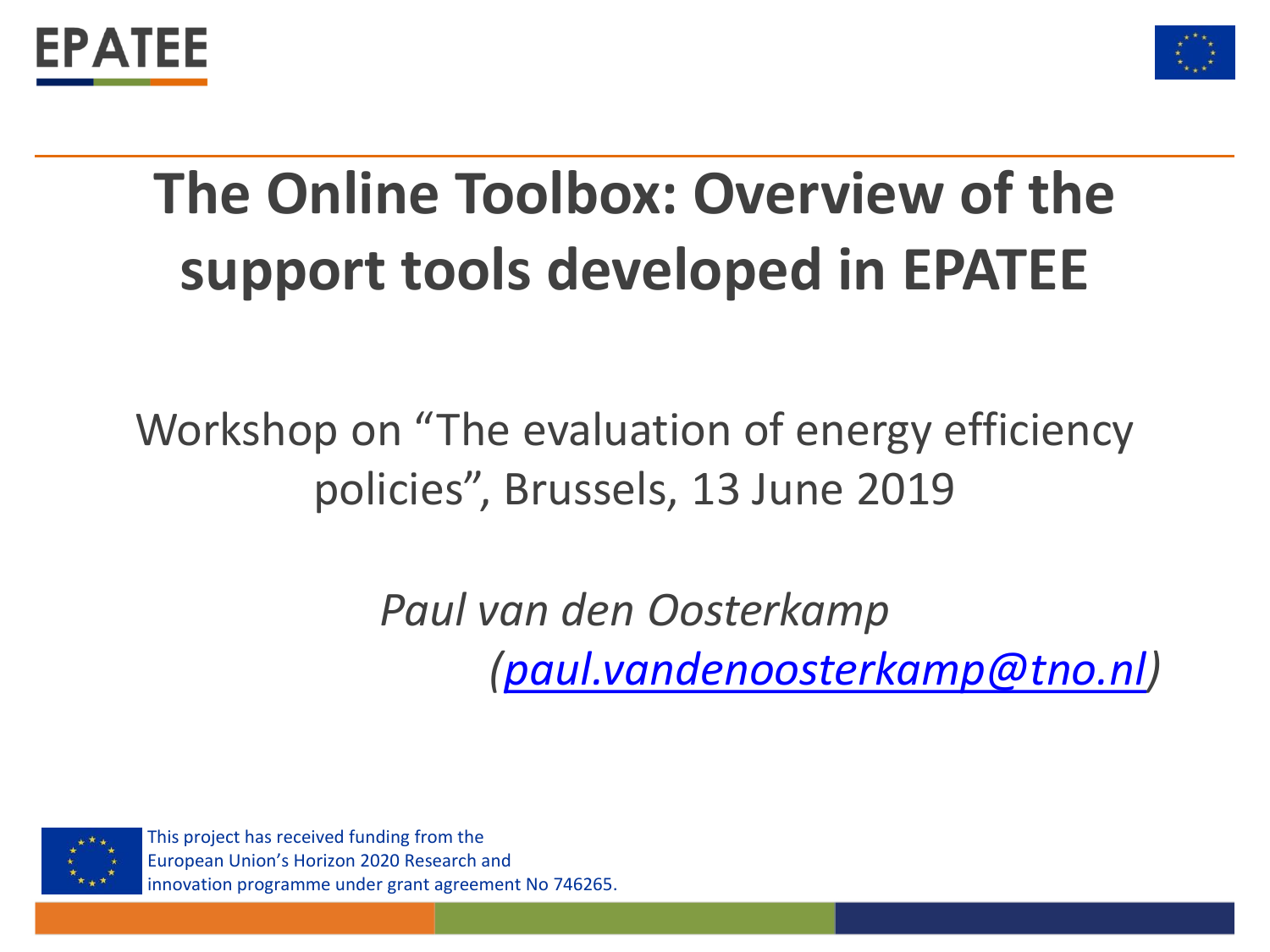



### **Aim of the Toolbox**

- General guidance on ex-post evaluation of Energy Efficiency Policies
- Providing a Knowledge Base of relevant references, and case studies with practical examples
- Providing advanced guidance on specific **C**ombinations of **P**olicy measure, **S**ector and calculation **M**ethod (PSMC)
	- By guiding users through different menu's
	- By an interactive selection mechanism (wizard)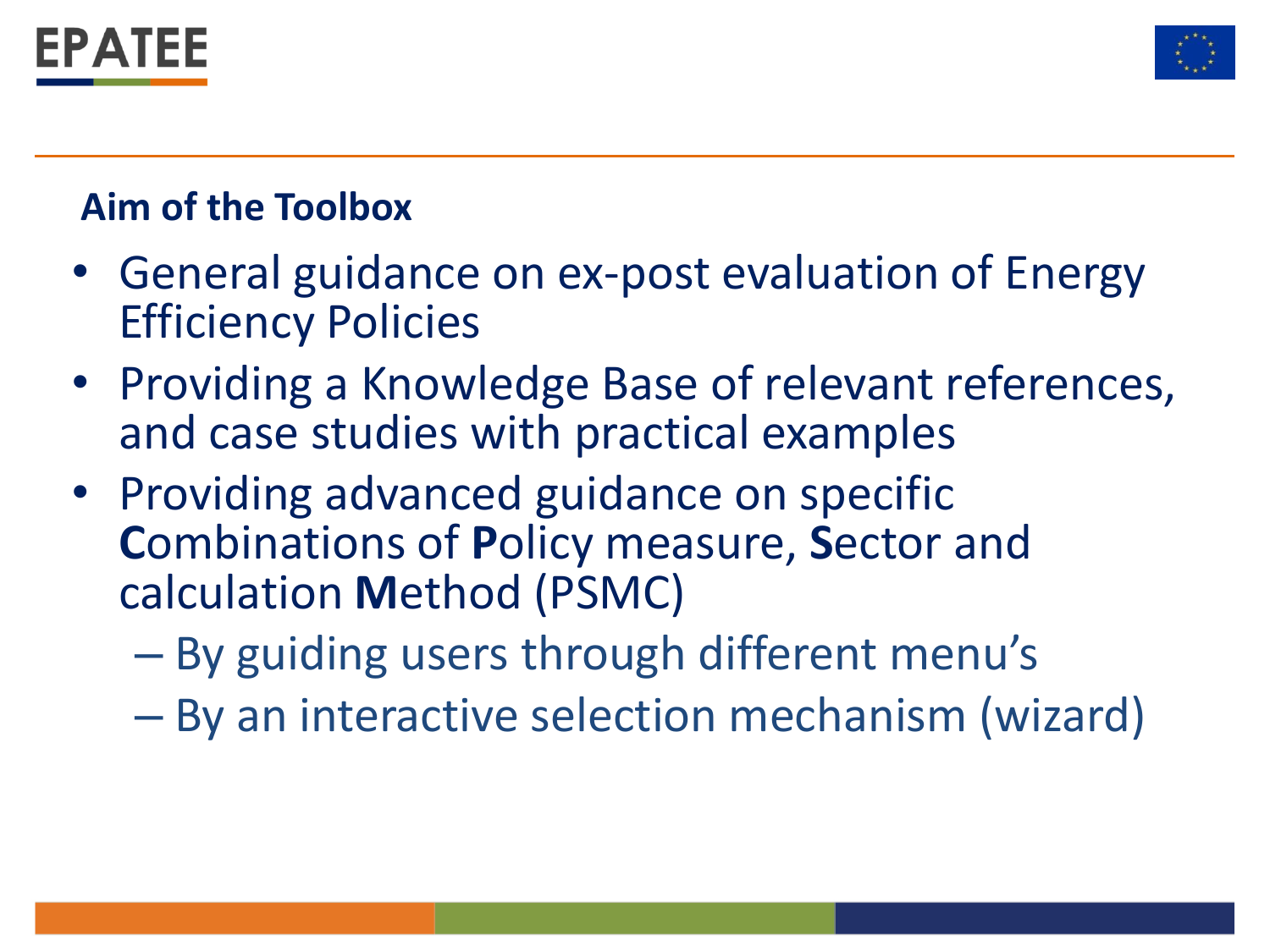



# **Specific guidance/tools**

- Based on general template for tool descriptions
- Descriptions for 30 tools (tailored to specific combinations of Policy Measure, Sector and Method) of how to execute the evaluation, given the needs and possibilities for the specific combination)
- References in Knowledge Base (+ examples in the case studies)
- References to General guidance in Toolbox
- References to internal Notes in the project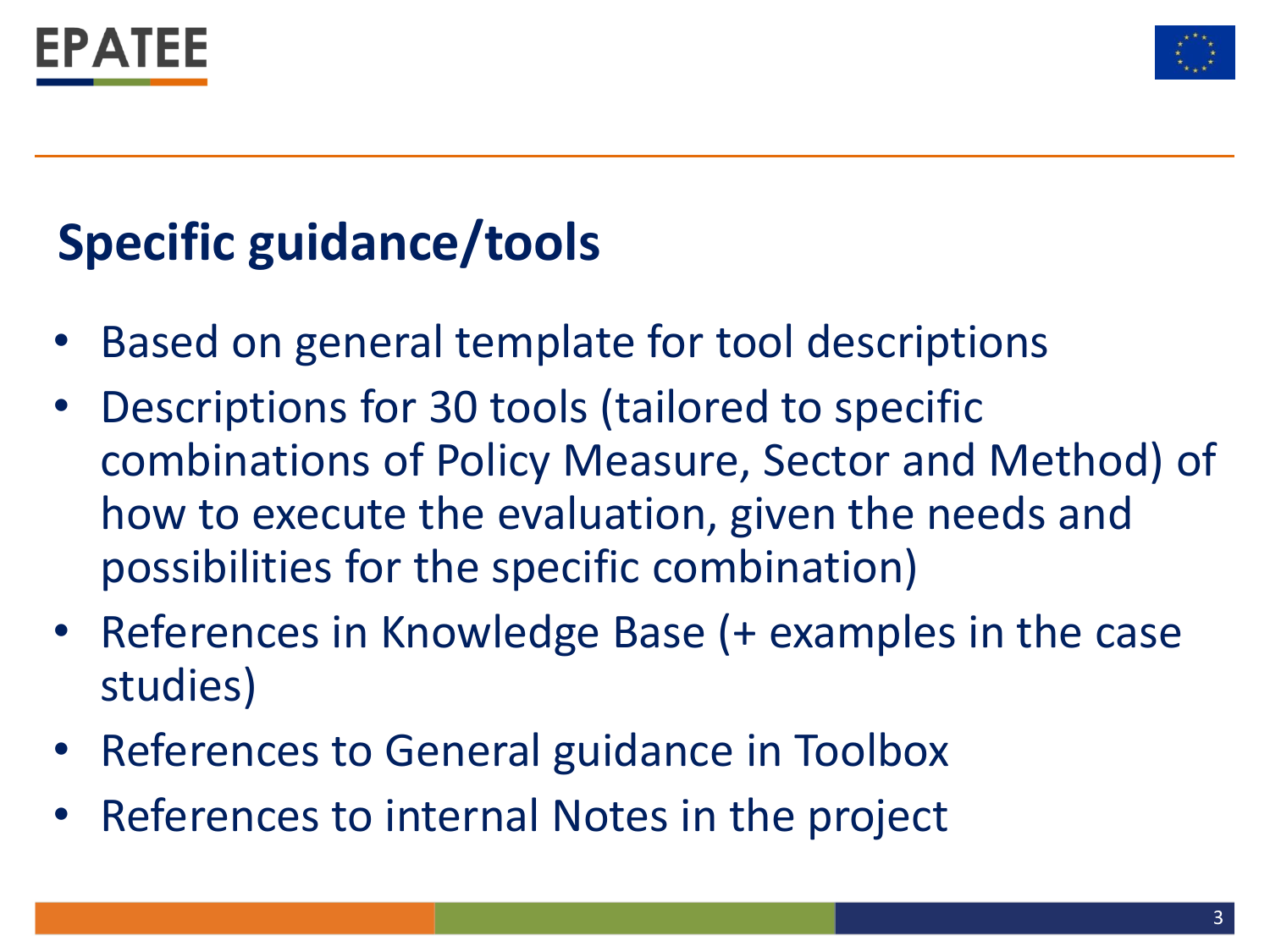

**EPATEE's Toolbox set-up** 



4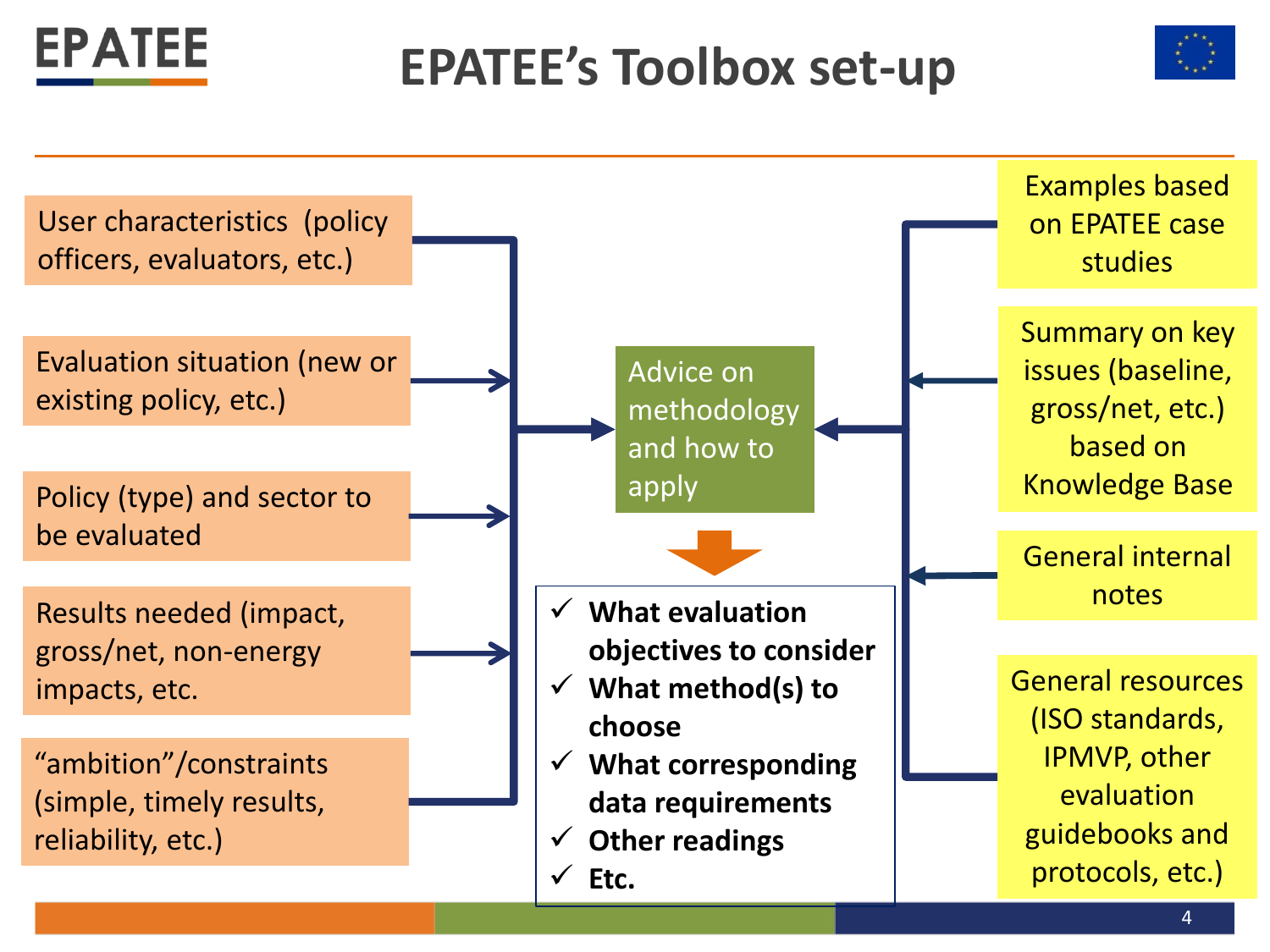



### **Selected list of advanced guidance (PSMC's) :**

- No.1 Legislative/Normative Buildings/residential Measurement
- No.16 Financial support Industry/specific Engineering estimate
- No. 20 Fiscal/Tariffs Passenger Transport Stock Modelling

• In total , 30 PSMC's, covering the most relevant guidance cases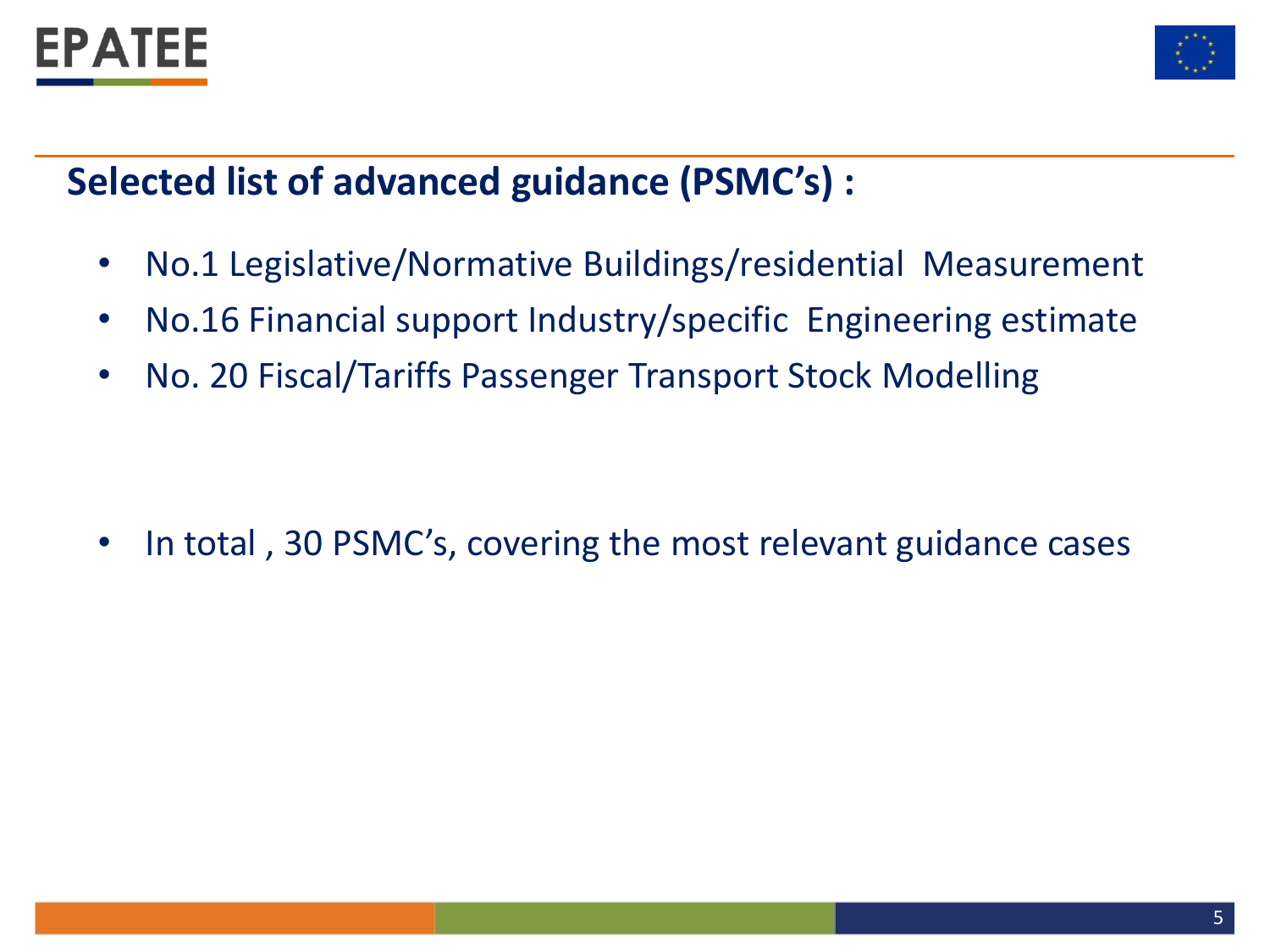



### (website screenshot)

**EPATEE**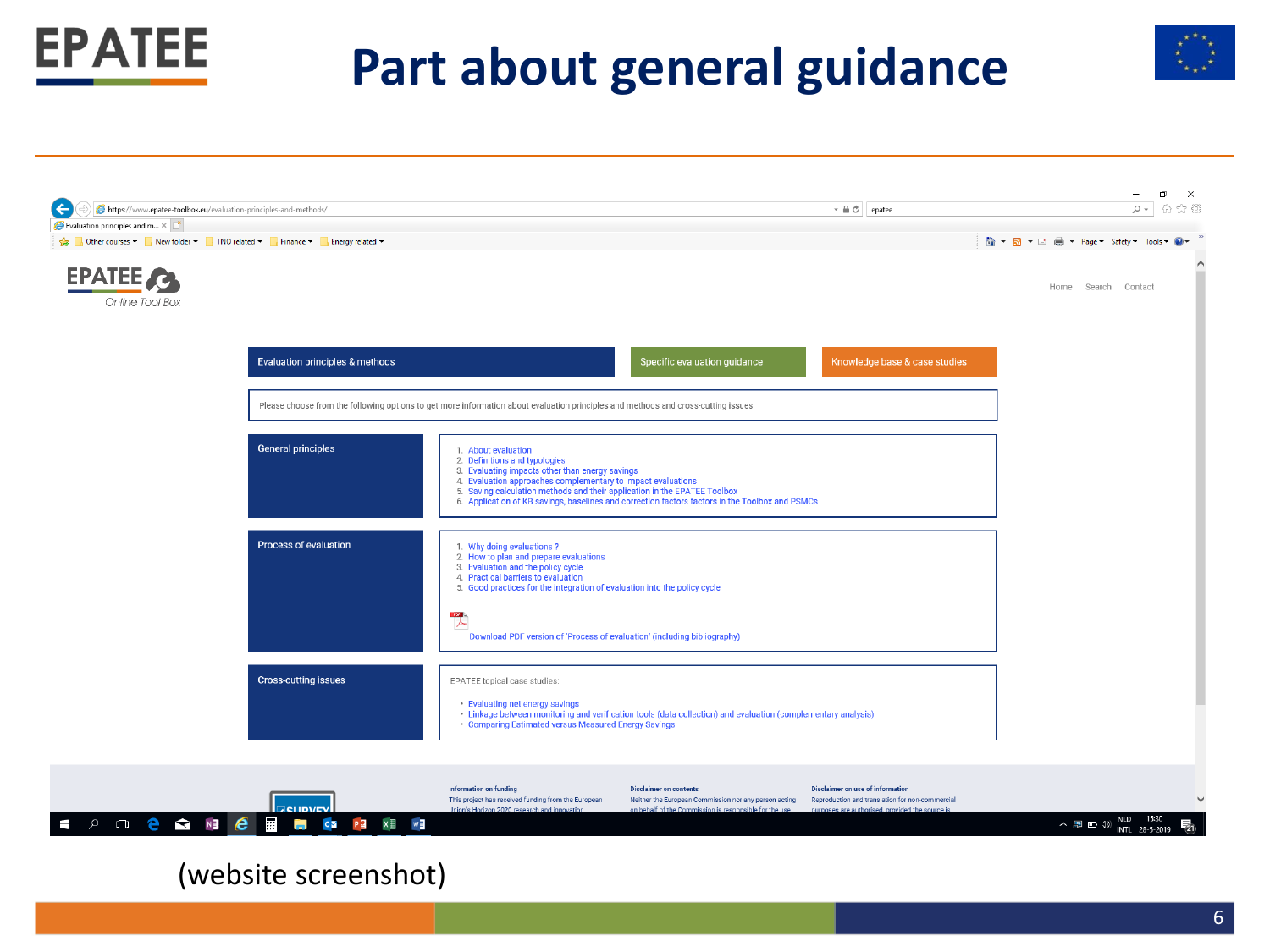



## **General organisation of the online toolbox**



https://www.epatee-toolbox.eu/



#### Wizard

#### Online tool for putting evaluation of energy savings into practice

This website provides practical tools and guides to facilitate the uptake of good evaluation practices according to various needs.

The tools are meant to help step by step both evaluators and users of evaluation results in specifying the evaluation methods and effects, through:

- Providing a smart online toolbox with tools for integrating evaluation practice in the policy cycle.

- Clarification of how tools can be best applied by means of quidelines

#### Evaluation principles & methods Knowledge base & case studies Specific evaluation guidance Select this box if you looking for practical examples or Select this box if you have questions about evaluation Select this box if you have questions related to the principles, about why and how to plan & prepare evaluation of a specific combination of policy references to additional information. evaluations or about cross-cutting issues. instrument, sector and/or a certain type of evaluation method.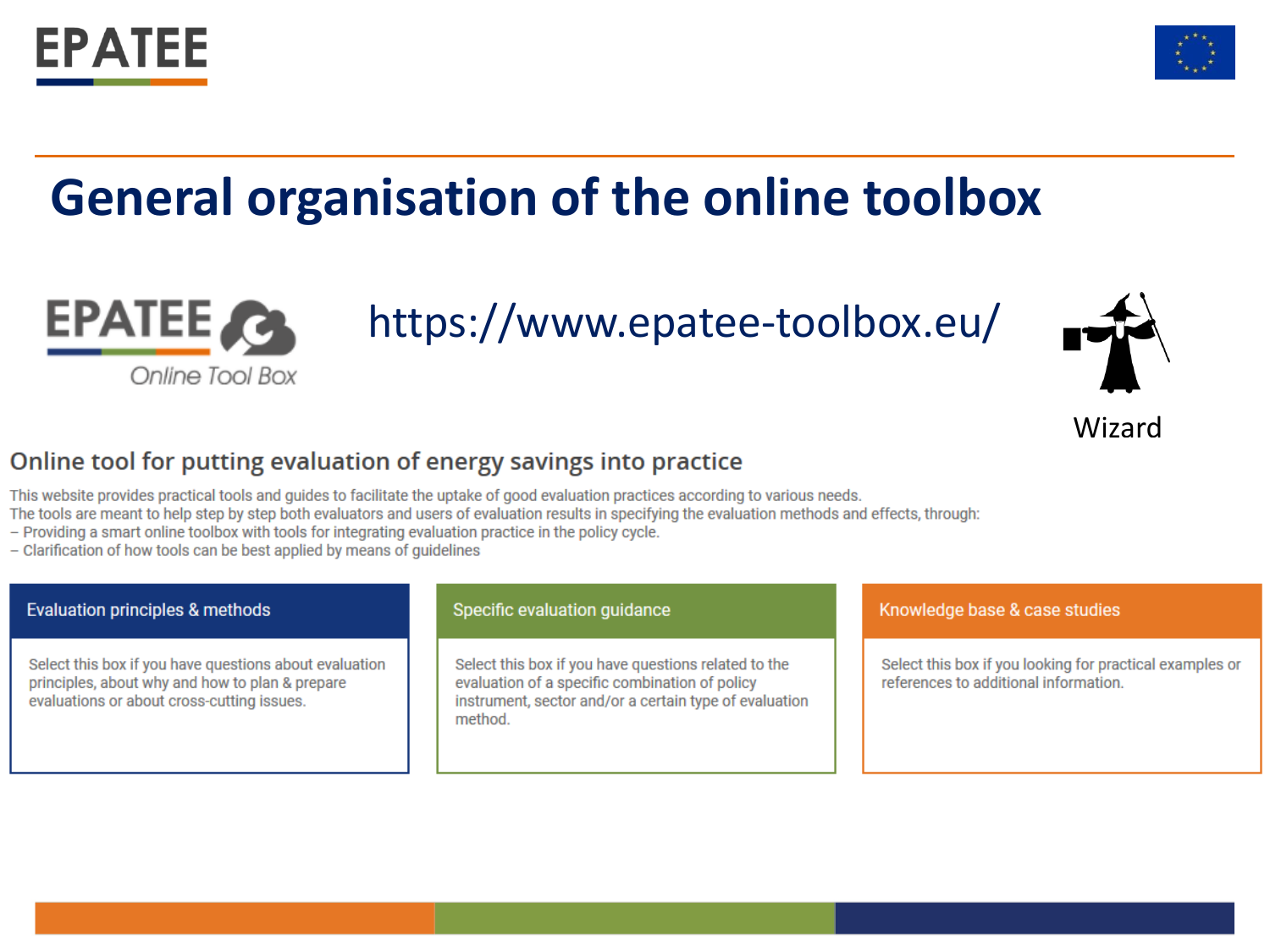



- More than 175 references (and in process of expanding)
- Search filters enabling to find references according to various criteria



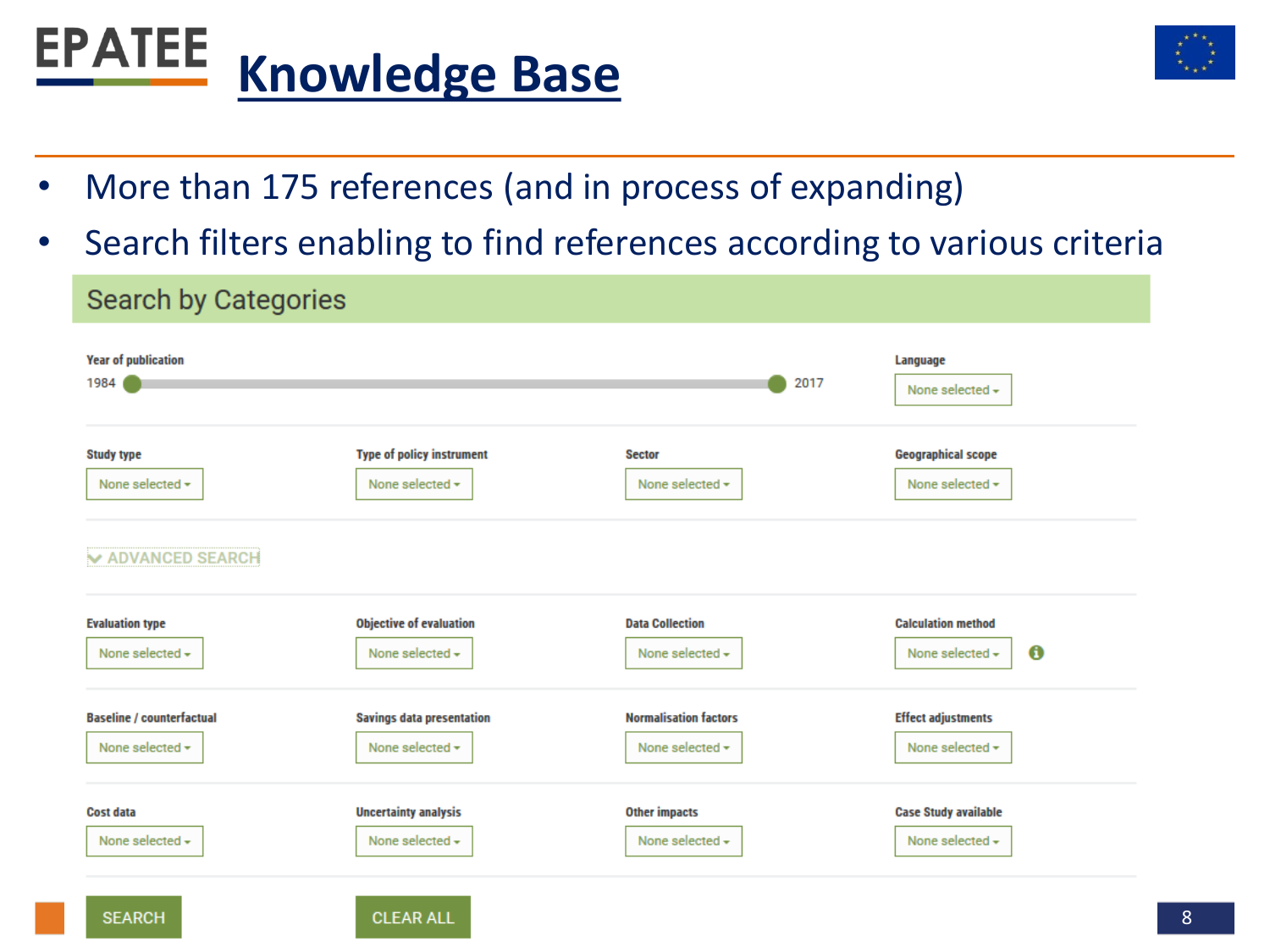



Objective = covering a **diversity** of situations to produce **materials for experience sharing**

**23 case studies** (13 countries, main policy instruments and sectors) Why evaluation is used, how it is performed + documenting data

| Short description of<br>the measure | Data on energy<br>savings                    | Insights about other<br>aspects monitored<br>or evaluated |
|-------------------------------------|----------------------------------------------|-----------------------------------------------------------|
| Key data about<br>means and outputs | Details about the<br>evaluation<br>method(s) | Focus on key<br>evaluation issue(s)<br>or practice(s)     |

**+ interview(s) with the evaluation customer and/or evaluator**

 $\rightarrow$  direct feedback about evaluation practices